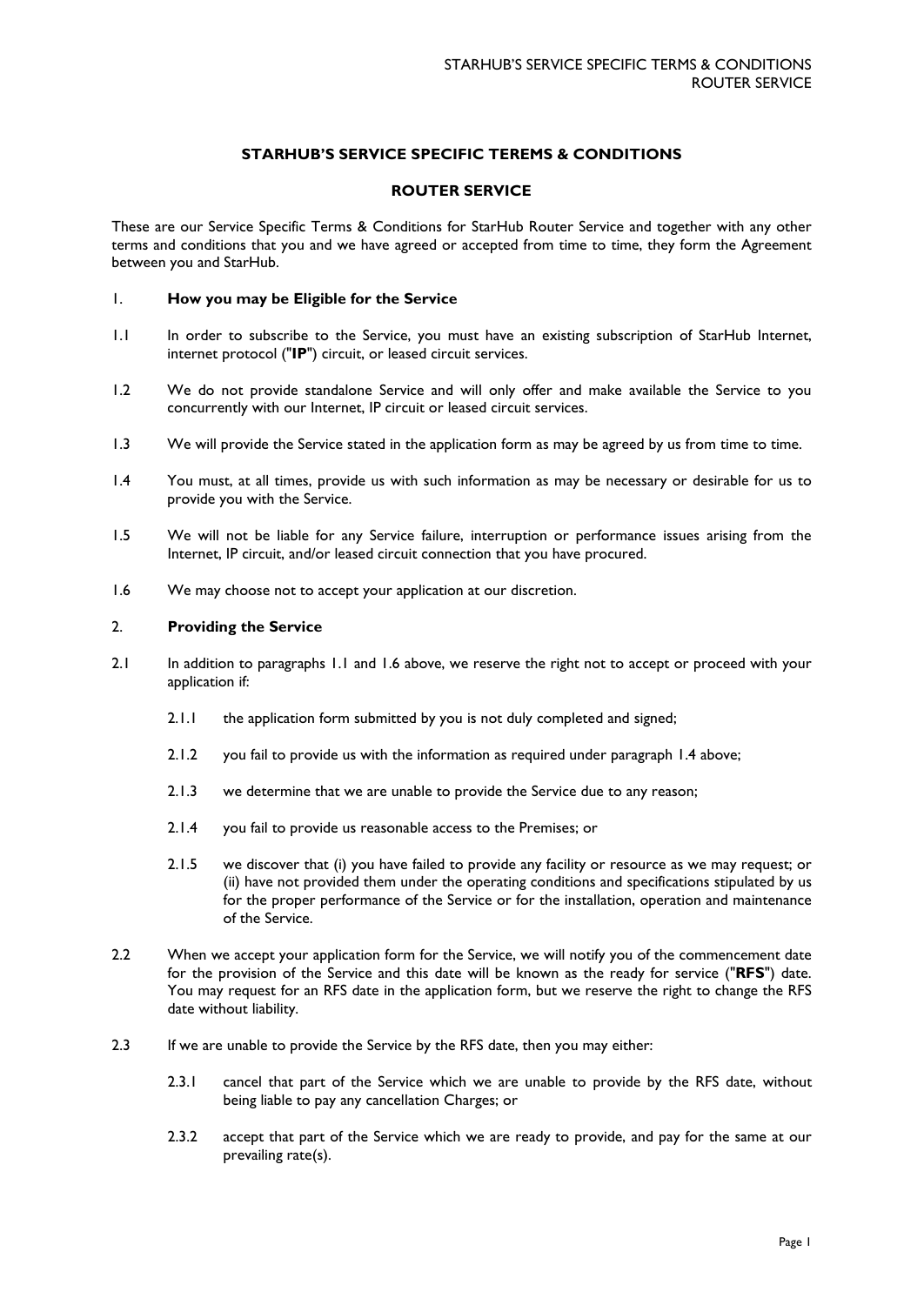This shall be your sole and exclusive remedy and you shall have no claim against us for our failure to provide the Service by the RFS date. We have no further liability to provide the Service by the RFS date.

- 2.4 If you request to defer the provision of the Service to a date after the RFS date we originally agreed to, you will be liable to pay a reservation fee at our prevailing rate(s).
- 2.5 If you cancel your application for the Service before the RFS date, you shall pay us our prevailing cancellation Charges, which shall be 100% of our prevailing one-time installation Charges of the Service ("**Installation Charges**"), regardless of whether or not such Installation Charges were waived or discounted.
- 2.6 We are responsible for the Service including the rental of the Router to you. The point of demarcation for such responsibility is up to the Router. We will not be responsible for any fault or issue that occurs beyond the Router in your network. Where facilities and/or resources are provided by you, we will not be responsible for any fault or issue that occurs arising from such facilities and/or resources. During Service activation, we will reasonably endeavour to ensure that the standard configuration for routing, NAT and access control list submitted to and accepted by us has been implemented in the Router. Request for additional configuration requirement will be reviewed and we will inform you if we would accept such request. Such request, if accepted, may incur additional onetime charge.
- 2.7 You must notify us in writing if we have failed to implement the configuration you have submitted to us and which we accepted. We will correct our failures that have been brought to our attention at our own cost. The foregoing shall constitute our sole liability and your exclusive remedy for such failures.
- 2.8 Our business hours are from 9 am to 6 pm, Mondays-Fridays (excluding Saturdays, Sundays and public holidays). You may request for installation or relocation works to be carried out outside our business hours. In such a case, we shall impose an additional one-time charge ("**Non-Working Hours Charge**") based on our prevailing after-office hours installation Charge. This Non-Working Hours Charge will still be imposed if you cancel or postpone an appointment less than 2 hours from the scheduled appointment time, or if you fail to grant us access or be present at the scheduled appointment time for our FE or contractors to carry out the necessary works.
- 2.9 Service acceptance is either:
	- 2.9.1 actual acceptance by you; or
	- 2.9.2 if no actual acceptance is given by you, deemed acceptance when we inform you that the provisioning is complete and you have not, within 2 days of us informing you, rejected the Service in writing on the basis that the Service does not meet the specifications.

## 3. **Minimum Period of Service**

- 3.1 The initial Minimum Period of Service for the Service is 12 continuous months (or such other period as may be agreed by us and stated in the application form) from the commencement date as determined in accordance with paragraph 4.1 below. Upon the expiry of the initial Minimum Period of Service, the Service will be renewed automatically on a monthly basis.
- 3.2 In computing whether or not you have fulfilled the Minimum Period of Service, any period for which the Service is suspended or ceased will not be counted. If the Service is suspended or ceased and subsequently reactivated, the Minimum Period of Service will be automatically extended by such period of suspension or cessation.
- 3.3 If we agree to any changes to the Service as requested by you (including any upgrade to the Service) or renewal of the Service, we are entitled to require the Minimum Period of Service to be re-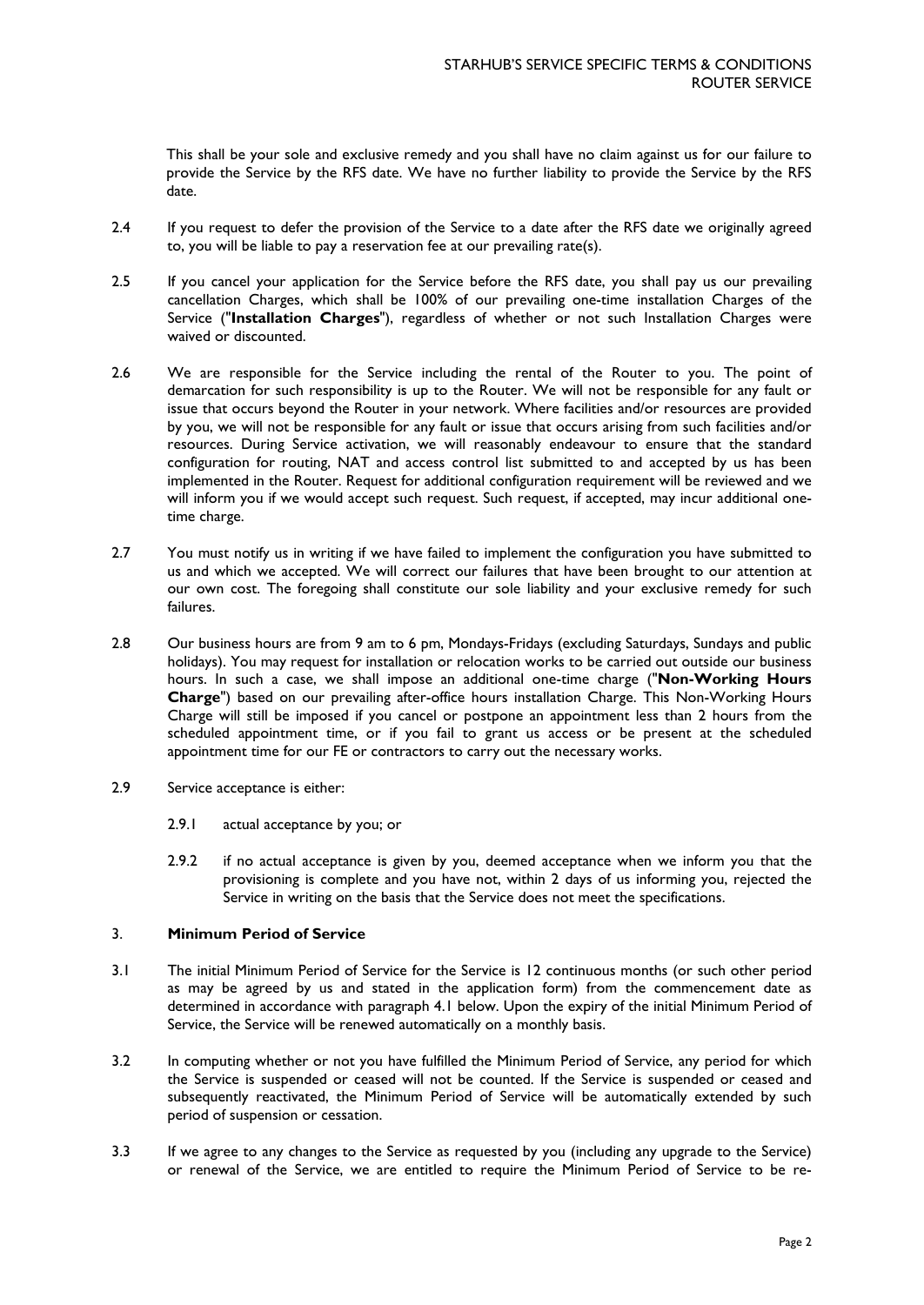commenced from the date the Service is changed or renewed. An upgrade to the Service is not permitted if the remaining Minimum Period of Service is more than 6 months.

### 4. **Duration of Service**

- 4.1 The Service under this Agreement will commence on the RFS date as notified by us to you in accordance with paragraph 2.2 above.
- 4.2 This Agreement will continue until you have terminated the Internet, IP circuit, or leased circuit connection or you have terminated the Service in accordance with the provisions of this Agreement.
- 4.3 If you do renew or re-contract the Service, we may require that you change any existing Router that you are using, or allow us to update or upgrade it as may be required.
- 4.4 Promotion rates are applicable for a limited period of time only. At the end of the applicable Minimum Period of Service, the promotional rates shall not apply and the rates shall revert to our prevailing rates (i.e. non-promotional rates) for the renewals. Please contact your StarHub account manager early for renewals.

### 5. **Scope of the Service**

- 5.1 We will provide the Service to you according to the particulars set out in the accepted application form. We shall not be responsible if any of the particulars provided by you in the application form is incorrect, false and/or incomplete.
- 5.2 After the initial set up, you may request for non-material changes (including a change in the configuration of your set-up) in the Service from time to time through our StarHub business helpdesk. We will review each request and inform you if we would accept such request. If your request is considered to be outside the standard configuration scope, such request would be chargeable and subject to our prevailing Charges.
- 5.3 We will rent to you the Router as part of the Service. You shall be responsible for the Router in your possession and shall provide the appropriate space and power supply for the same. Any lost or damaged Router shall be chargeable and such Charges shall be borne by you. You may contact our technical service support helpdesk if you face any hardware issues on the Router.
- 5.4 You acknowledge and accept that the performance of the Service is dependent and conditional on the performance of the Internet, IP circuit, or leased circuit connection that you use in relation to the Service.
- 5.5 If there is a reported faulty Router, subject to our supporting hours, our FE will endeavour to restore the Service, which may be carried out the next business day. The Internet, IP circuit, or leased circuit connection (as the case may be) must be working properly before the FE can commence work on the restoration of the Service.

### 6. **Additional Charges**

- 6.1 Should you require any additional functional features in the Service, you will need to submit a change management request to our StarHub business helpdesk. We will inform you whether or not we accept your request, and whether any change in Router, on-site support or remote configuration would be necessary to meet your request. Such request would be subject to our prevailing Charges.
- 6.2 If you encounter performance issues in relation to the Service, you may inform us via our StarHub business helpdesk. We will then arrange for on-site support where we consider necessary and each occasion of on-site support will be subject to our prevailing Charges.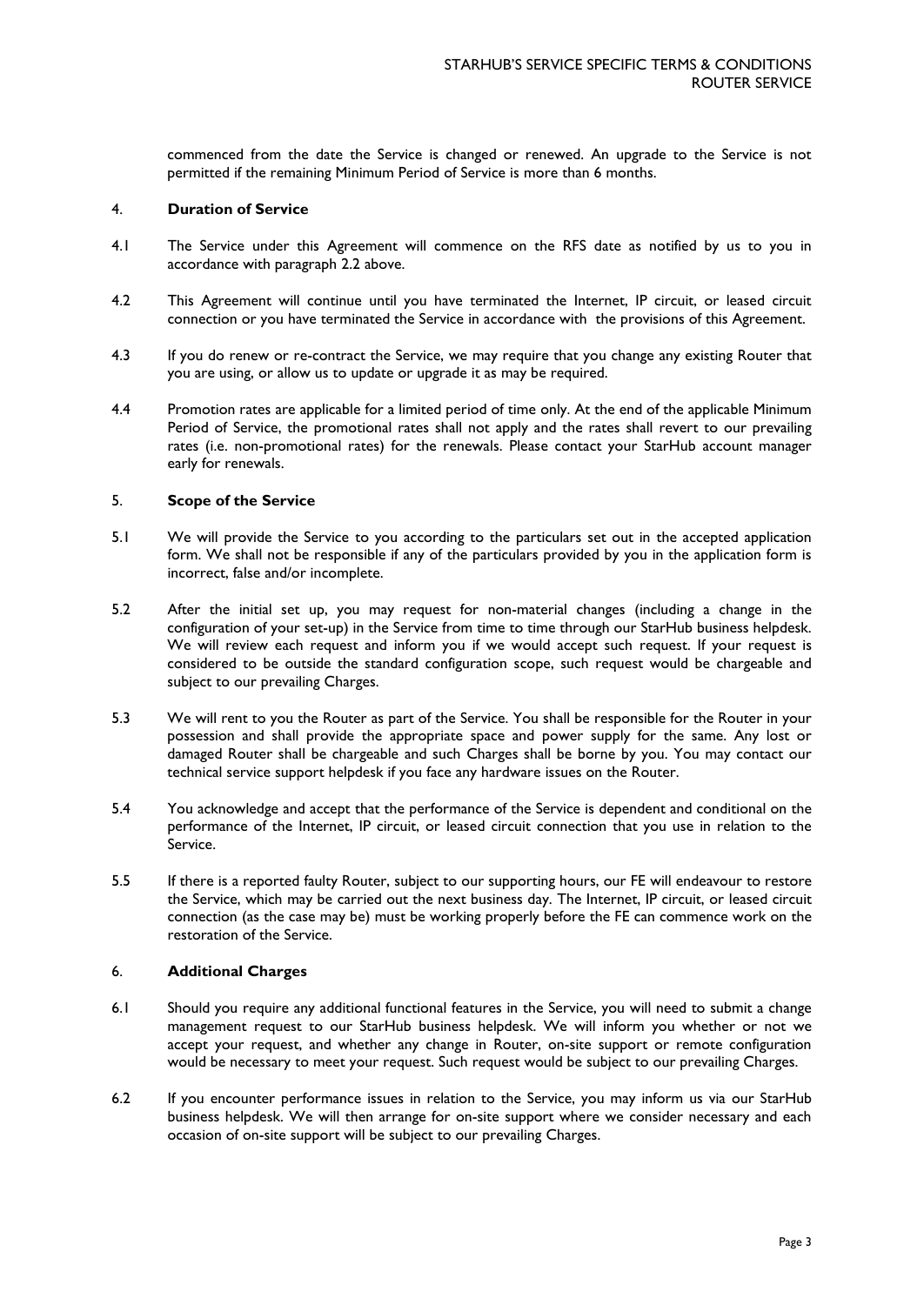- 6.3 We will determine whether an on-site support is required based on the change request and reported issues relating to the Service. Additional on-site support requests are subject to our prevailing FE professional Charges as may be prescribed by us from time to time. A site survey may be required if the request requires our further evaluation. We will use our commercially reasonable endeavours to meet the date requested by you.
- 6.4 You may relocate your Service. Your existing contract will continue. You may contact our StarHub business helpdesk for relocation.
- 6.5 For Parallel Relocation, you will have to ensure that an Internet, IP circuit, or leased circuit connection has been set up at the new premises. We will relocate your Router to the new premises once the new connection is activated and you have provided us with such relevant information to do so (including the new IP Address).
- 6.6 If you do not have an Internet, IP circuit or leased circuit connection at the new premises during the Minimum Period of Service or if you wish to terminate the Services due to any delay in the provisioning of the Internet, IP circuit, or leased circuit connection, this shall constitute termination of existing Services and our early termination Charges shall apply.
- 6.7 Charges for professional services (such as complex router set-up and configuration that requires additional resources) and other similar services are project-based and will be based on our prevailing Charges or fixed Charges and all expenses incurred by us in connection with them.

## 7. **Early Termination Charges**

- 7.1 Early termination Charges will be applicable if the Service is terminated, reduced or downgraded after the Service has been successfully provisioned and before the Minimum Period of Service expires. The early termination Charges comprise:
	- 7.1.1 the aggregate of the monthly recurring Charges (including rental charges, where applicable) for the remainder of the unfulfilled Minimum Period of Service; and
	- 7.1.2 where relevant, any and all amounts that may be imposed on us by any third party arising from and/or in connection with the termination, reduction or downgrade.

## 8. **License Agreement**

8.1 You and your users agree to be bound by the end-user license agreement ("**EULA**") of any third party vendors whose hardware or software forms part of the Service ("**Provider**"). By signing up and using the Service, you are deemed to have accepted in full the terms of the Provider's EULA, and any amendment or updates thereafter. You may request a copy of the EULA from your account manager. If you do not accept the terms, we are unable to provide the Service to you.

### 9. **Liability**

9.1 The Service (including any installation or support Service) is provided on an "as is" and "as available" basis. You agree that you use the Service or rely on any Content obtained through the Service at your sole risk. To the fullest extent allowed by the law, we do not give any assurances, guarantees, or warranties, either express or implied, in relation to such Service or Content. . The entire risk as to the quality, selection and performance of the Service is with you. You agree that no vendor can assure complete security and nothing in this Agreement or elsewhere shall be construed to imply a security guarantee or assurance. You further acknowledge the nature and volume of malicious and unwanted electronic content, undesirable data or software and unauthorised users (e.g. hackers). You accept that we do not warrant that the Service or any part of it (i) will be complete, free from errors or interruptions; (ii) will detect and/or address any or all malicious code, threat, or vulnerability (including security threat or vulnerability), or (iii) will keep your network or computer systems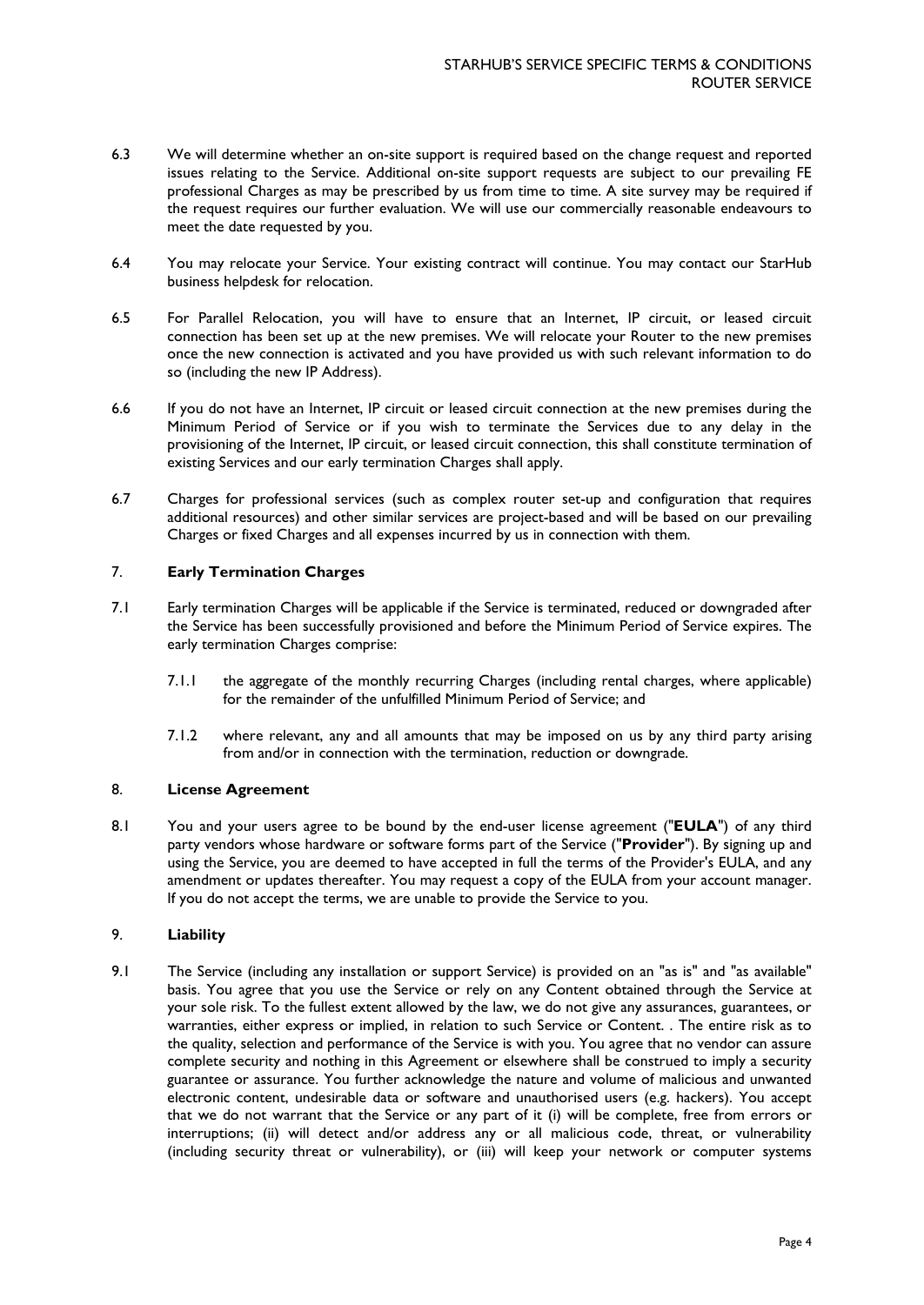completely secure, free from intrusions, security breaches, unauthorised access, vulnerabilities, viruses, malicious or unwanted electronic content.

- 9.2 The manufacturer's warranty (if any) will be voided and we will bear no responsibility if the Service, or the Router upon which the Provider's software is authorised to be used (i) has been altered, except by the Provider or its authorised representative, (ii) has not been installed, operated, repaired, updated to the latest version, or maintained according to instructions supplied by the Provider, (iii) has been subjected to abnormal physical or electrical stress, misuse, negligence, or accident; or (iv) is licensed for beta, evaluation, donation, free, trial, testing or demonstration purposes or is provided without us charging a service fee.
- 9.3 To the maximum extent permitted by law and notwithstanding anything to the contrary stated in the Agreement, we, our Affiliates and the Providers are not liable under any contract, negligence, tort, strict liability, infringement or other legal or equitable theory for any loss of use of the Service or any damages of any kind, whether direct, special, incidental or consequential (including damages for loss of goodwill, loss of profit, loss of opportunity, loss or damage related to use of the Service in connection with high risk activities, de-installation and installation fees and costs, damage to personal or real property, work stoppage, computer failure or malfunction, computer security breach, computer virus infection, loss of information or data contained in, stored on, or integrated or bundled with any Service) resulting from the use of the Service, even if we, our Affiliates and/or the Providers have been advised of the possibility of such loss or damages. Our entire liability and your sole and exclusive remedy is the repair, replacement or refund of the defective or non-conforming Service as determined by us.

### 10. **Ending the Service**

10.1 In addition to the rights either party may have against the other party under this Agreement for any antecedent breach of this Agreement and subject to the provisions of this paragraph 10, this Agreement or the Services hereunder may be terminated by either party giving at least 30 days' written notice to the other party. If you have subscribed for the Service under a promotion, and you terminate any other Services that we have provided to you under that promotion, we will also terminate the Service. However, if the Service is still within the Minimum Period of Service, early termination Charges will apply.

#### 11. **Other Legal Matters**

### 11.1 **Changes to this Agreement**

11.1.1 We may from time to time change any of these Terms & Conditions and/or any other applicable terms and conditions for the Services you subscribe for. We may also from time to time withdraw, suspend, or change any of the Services. We will try, where we reasonably can, to give you advance notice of such changes, and we will notify you of such changes in writing or via our website, or such other form as we may decide. The display of the revised terms and conditions on our website will constitute notice of the changes and your continued use of the Services will be taken as acceptance thereof.

#### 11.2 **Meanings**

This paragraph 11.2 sets out how certain words and phrases are used in this Agreement. Terms used but not defined in these Service Specific Terms & Conditions shall have the respective meanings given to them in the Business General Terms & Conditions.

### **What these words mean in this Agreement**

- 11.2.1 "**EULA**" shall have the meaning set out in paragraph 8.1 above.
- 11.2.2 "**FE**" refers to field engineer.